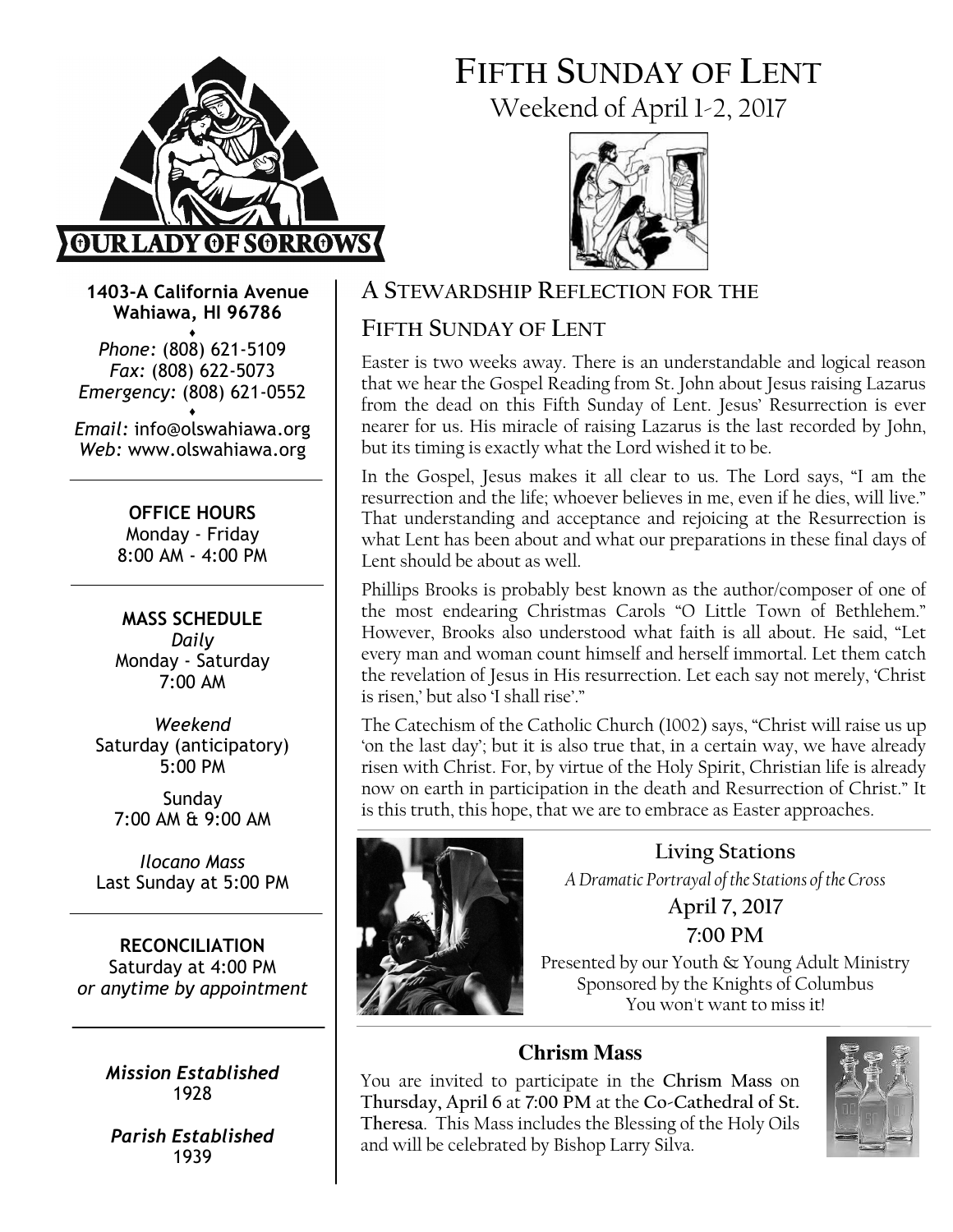### WEEKIV CALENDAR

|                                                             | WEENEI CALLIVAIN                                                                                                                                                                                                                                                                                                      |  |
|-------------------------------------------------------------|-----------------------------------------------------------------------------------------------------------------------------------------------------------------------------------------------------------------------------------------------------------------------------------------------------------------------|--|
| Apr 1 (Sat)                                                 | 5th Sunday of Lent                                                                                                                                                                                                                                                                                                    |  |
| Apr 2 (Sun)                                                 | 5th Sunday of Lent<br>10:30am Religious Education classes<br>10:30am Advanced Care Planning Session (PH)<br>2:30am Combined Choir Practice                                                                                                                                                                            |  |
| Apr 3 (Mon)                                                 | Lenten Weekday<br>10:15am + Pacita Tolentino Funeral Svc (MMP)<br>6:30pm Middle School Ministry (Lib)<br>EPIC Young Adult Faith Sharing (CH)<br>7:00pm                                                                                                                                                                |  |
| Apr 4 (Tue)                                                 | <b>St Isidore</b><br>7:00pm Adult Bible Study (Lib)<br>7:00pm Health Ministry Mtg (PH)                                                                                                                                                                                                                                |  |
| Apr 5 (Wed)                                                 | <b>St Vincent Ferrer</b><br>6:30pm Youth Ministry Class (Chapel)<br>Adult Confirmation Class (Lib)<br>6:30pm                                                                                                                                                                                                          |  |
| Apr 6 (Thu)                                                 | Lenten Weekday<br>9:00am Craft Guild (PH)<br>10:00am Charismatic Prayer Group (Lib)<br>5:00pm Palm Cross Making (PH)<br>Chrism Mass (Co-Cathedral)<br>7:00pm                                                                                                                                                          |  |
| Apr 7 (Fri)                                                 | St John Baptist de la Salle<br><b>First Friday</b><br>7:00am Mass / Eucharistic Adoration<br>8:00am Wahiawa Ministers' Mtg<br>8:30am<br>Benediction<br>7:00pm<br><b>Liivng Stations</b>                                                                                                                               |  |
| Apr 8 (Sat)                                                 | Lenten Weekday<br>1:00 <sub>pm</sub><br>Baptism Seminar (Lib)                                                                                                                                                                                                                                                         |  |
| Apr 9 (Sun)                                                 | Palm Sunday of The Passion of The Lord<br>7:00am<br>Mass<br>9:30am<br>Mass w/ Procession from Pieta Grotto<br>1:00 <sub>pm</sub><br>Altar Society Mtg<br>2:30pm<br><b>Combined Choir Practice</b><br>4:00 <sub>pm</sub><br>Adult Confirmation Retreat (PH/CH)<br>6:30 <sub>pm</sub><br>+Lowell Dabaluz Wake Svc (MMP) |  |
| NOTE: The second Mass on Palm Sunday, April 9 will begin at |                                                                                                                                                                                                                                                                                                                       |  |

9:00 AM.

∗OLS = Our Lady of Sorrows / CH = Church / PH = Parish Hall / Lib = Library / Sch = School MMP = Mililani Mortuary Park / WGH = Wahiawa General Hospital

### **OBITUARY: MAY THEY REST IN PEACE**

**+Pacita "Pat" Tolentino** Apr. 3 10:15am Funeral Svc – MMP **+Lowell Dabaluz** Apr. 9 6:30pm Wake Svc – MMP **+Melvin Lopez** Apr. 20 11:45am Funeral Svc – MMP **+Petra Villegas** Apr. 25 6:30pm Wake Svc – MMP<br>Apr. 26 10:15am Funeral Svc – M 10:15am Funeral Svc – MMP

We are in need of help to prepare the olive branches and palm crosses for Palm Sunday on Thursday, April 6th at 5:00 PM in the parish hall. We are also in need of coconut fronds. Mahalo!



# TODAY'S READINGS

[Liturgical Color: Violet]

**Ezekiel 37:12-14**  I will put my spirit in you that you may live.

**Romans 8:8-11**  The One who raised Christ from the dead will give life to your mortal bodies.

**John 11:1-45**  I am the resurrection and the life; whoever believes in me, even if he dies, will live.

NEXT SUNDAY'S READINGS [Liturgical Color: Red] Matthew 21:1-11 · Isaiah 50:4-7 · Philippians 2:6-11 · Matthew 26:14-27:66

### STEWARDSHIP OF TREASURE

| Weekend of March 24-25, 2017       |            |  |
|------------------------------------|------------|--|
| <b>OFFERINGS</b>                   |            |  |
| Sunday Offering                    | \$4,072.15 |  |
| <b>Catholic Relief Services</b>    | 1,658.64   |  |
| <b>Stations of the Cross</b>       | 61.00      |  |
| <b>Rice Bowl</b>                   | 59.30      |  |
| <b>MISCELLANEOUS OFFERINGS</b>     |            |  |
| <b>Funerals</b>                    | 300.00     |  |
| <b>Property Insurance</b>          | 391.10     |  |
| <b>Food Pantry</b>                 | 5.00       |  |
| St. Joseph Novena                  | 36.00      |  |
| Mass Intention                     | 60.00      |  |
| <b>OTHERS</b>                      |            |  |
| Candles                            | 296.17     |  |
| FIF Pledge Payments                | 2,280.00   |  |
| <b>Religious Education Tuition</b> | 55.00      |  |
| <b>Mahalo for your generosity!</b> |            |  |

Offertory Envelopes: Please call the bookkeeper at 621-5109 ext. 9720 if you are in need of a new box.

# Congregation of the Sacred Hearts of Jesus & Mary 1st Annual **Seminarian Education Fundraiser** Saturday, April 29, 2017 Mass-10:00 AM Lunch-11:00 AM St. Ann Church & Model Schools

There are two seminarians from Hawaii. Tickets on sale this weekend following all the Masses. A bus will be provided if there is enough interest. For more info contact Tony Espiritu at 621-7275.

### LENTEN RECONCILIATION SERVICES

Central Oahu Vicariate

Service begins at 7:00 PM Apr. 5 Our Lady of Good Counsel, Pearl City